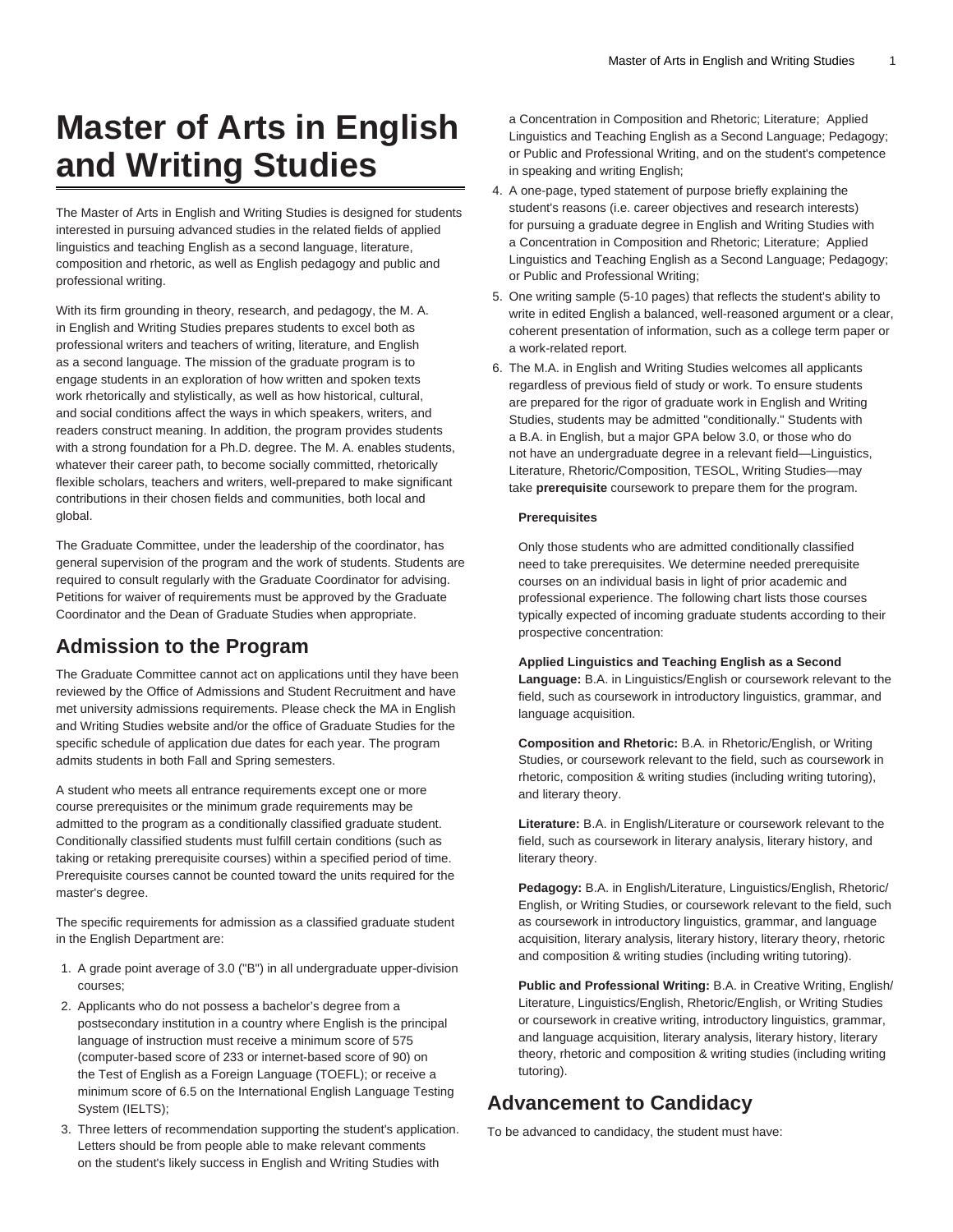- 1. Achieved classified status;
- 2. Completed at least 9 units of coursework required by the program with a grade point average of at least 3.0 ("B");
- 3. Filed a program plan approved by the Graduate Coordinator.

### **Requirements for Graduation**

- 1. A minimum of 30 semester units of acceptable graduate-level work in the formal program, with no fewer than 22 units completed at this university and with at least 22 units gained from 6000-level courses in English. Students must gain approval in advance from the Graduate Coordinator to count 3000-, 4000- or 5000-level courses as electives;
- 2. Advancement to candidacy;
- 3. A grade point average of at least 3.0 ("B") in all graduate course work and research fulfilling the requirements of the student's concentration, and grades of "C" (2.0) or better in all courses in the program;
- 4. For students in all concentrations, demonstrated minimal competence in a language other than English at the level of a foreign language 1112 course given by the Department of World Languages and Literatures. Can be fulfilled by one of the following, but note that courses taken to fulfill the language requirement cannot be applied toward any graduate degree unit requirements:
	- a. One year of college course work (with a grade of A, B, C, or CR) studying a language other than English,
	- b. Passage of a language competency exam in a language other than English at a level of Intermediate (ACTFL Stage 2) or above or equivalent,
- 5. The graduation writing requirement is met upon successful completion of the thesis or comprehensive examination;
- 6. The program must be completed within a seven-year period. No more than seven years may elapse between the time of registration for the earliest course listed on the program and the completion of all requirements for the degree. Students who have taken any required or elective course that expires because it exceeds this seven-year limitation will be required to retake the course or its equivalent as designated by the Graduate Coordinator, regardless of the grade originally earned. Petitions to waive this requirement will not be approved.

**Note:** Students interested in pursuing dual concentrations should contact the Graduate Coordinator about dual concentration requirements.

## **Degree Requirements (30 units)**

Before enrolling in courses, students should consult the course descriptions for course prerequisites.

| <b>Total Units</b>                                                  |                                                   | 30 |
|---------------------------------------------------------------------|---------------------------------------------------|----|
| listed below                                                        |                                                   |    |
| Students must satisfy the requirements of one of the concentrations |                                                   | 12 |
| <b>Concentration (12)</b>                                           |                                                   |    |
| <b>Culminating Experience (3)</b>                                   |                                                   | 3  |
| <b>ENG 6620</b>                                                     | <b>Sites of Praxis</b>                            | 3  |
| <b>ENG 6150</b>                                                     | Discourse, Cognition, and Society                 | 3  |
| <b>ENG 6120</b>                                                     | Contemporary Composition and Discourse Theory     | 3  |
| <b>ENG 6090</b>                                                     | Cultures of Research in English & Writing Studies | 3  |
| <b>ENG 6000</b>                                                     | Critical Approaches to Literature                 | 3  |

## **Culminating Experience (3 units)**

Students select either the Thesis Option or the Comprehensive Examination Option. Successful completion of either option satisfies the graduation writing requirement.

### **Thesis Option (3 units)**

[ENG 6973](/search/?P=ENG%206973) Thesis 3

Students electing the Thesis option must select from among two thesis project models (A or B) and are required to complete a thesis project appropriate to their concentration: applied linguistics and teaching English as a second language; composition and rhetoric; literature; pedagogy; or public and professional writing. Dual concentration students must devise a thesis project relevant to both concentrations. Students in the Public and Professional Writing Concentration must choose the thesis option.

### **A. Traditional Thesis**

The first thesis model option is a traditional thesis: an independent project that demonstrates mastery of both the subject matter and the written discourse of the discipline and results in an original manuscript of approximately 60 pre-formatted pages plus bibliography.

To pursue this option, students develop an acceptable thesis project and prepare a proposal in accordance with program guidelines, consisting of a 1000-word proposal and an annotated bibliography.

To develop a thesis proposal for this project and obtain approval of it, students carry out the following steps:

- 1. Gain the support of a committee of two English Department faculty members (the thesis reading committee) and acquire a letter of endorsement in support of the proposal;
- 2. Submit the Thesis Proposal and letter of endorsement to the coordinator of the student's concentration(s) for approval. Upon consultation with the sponsoring readers, the coordinator(s) will approve the proposal or refer it to the graduate committee for consideration. Students are responsible for revisions when necessary.

The student will then be given a permit to add [ENG 6973](/search/?P=ENG%206973) to complete the thesis. After completion of the thesis the student will present their work at a department colloquium.

#### **B. Professional Paper**

The second thesis model option is a professional paper that demonstrates mastery of both the subject matter and the written discourse of the discipline and results in an original manuscript of approximately 30 preformatted pages plus bibliography. Depending on the student's chosen concentration and project, this professional paper will take the form of one of the following:

- 1. Academic Journal Article
- 2. Scholarship of Teaching and Learning Article
- 3. Policy Paper
- 4. Creative or Performance Piece

To pursue this option, students develop an acceptable thesis project from work begun in one of the M.A. program seminar classes and prepare a 1000-word thesis proposal that: a) announces the article project and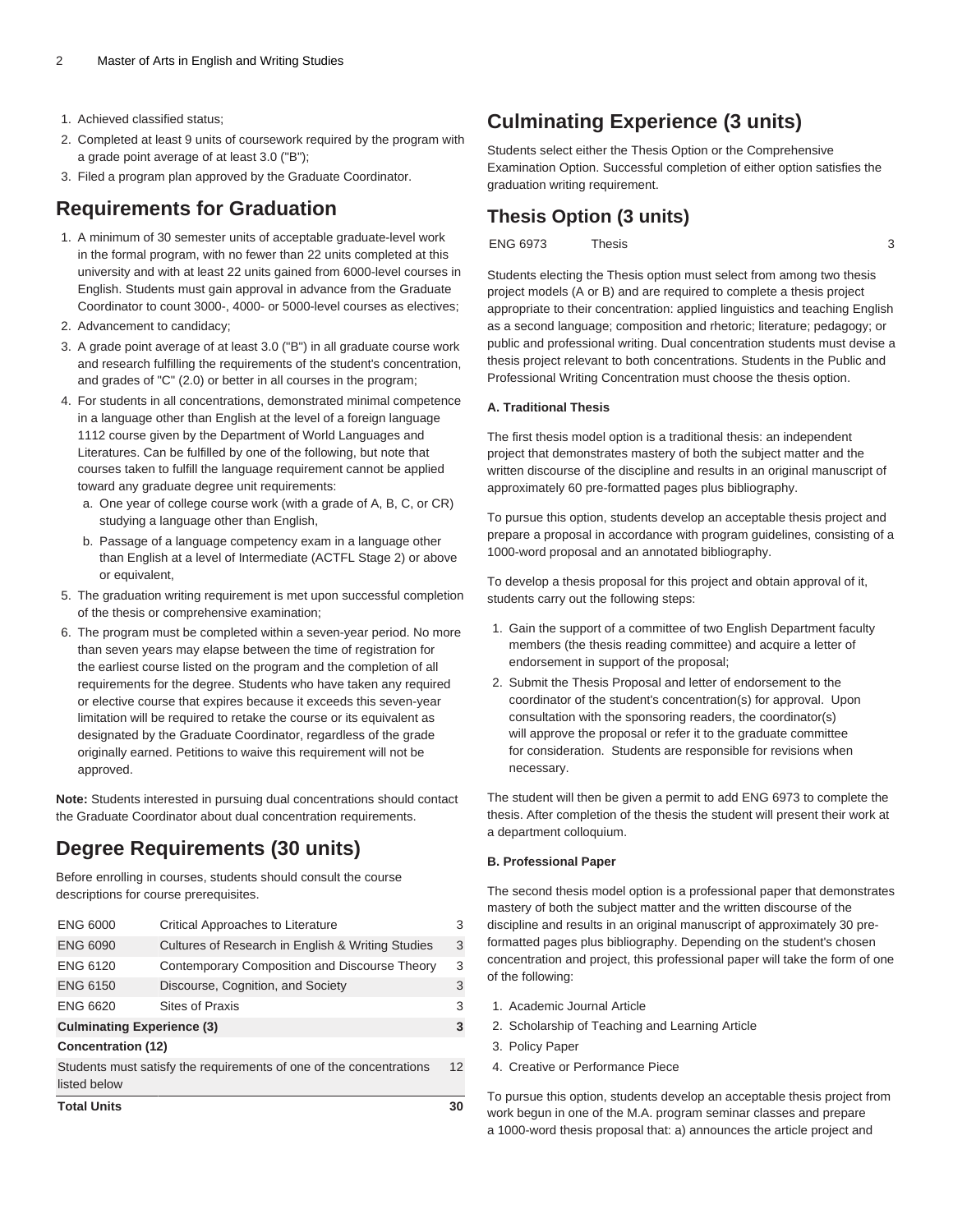purpose and explains how the work contributes to the field; b) identifies an appropriate professional venue to which this work might be submitted.

To develop a thesis proposal for this project and obtain approval of it, students carry out the following steps:

- 1. Gain the support of a committee of two English Department faculty members (the thesis reading committee) and acquire a letter of endorsement in support of the proposal;
- 2. Submit the Thesis Proposal and letter of endorsement to the coordinator of the student's concentration(s) for approval. Upon consultation with the sponsoring readers, the coordinator(s) will approve the proposal or refer it to the graduate committee for consideration. Students are responsible for revisions when necessary.

The student will then be given a permit to add [ENG 6973](/search/?P=ENG%206973) to complete the thesis. After completion of the thesis the student will present his or her work at a department colloquium.

### **Comprehensive Examination Option (3 units)**

| ENG 6983 | Comprehensive Exam Preparation and Completion | 3 |
|----------|-----------------------------------------------|---|
| ENG 6980 | English Comprehensive Examination             |   |

Students electing the Comprehensive Examination Option must take the examination no earlier than in the last quarter of program coursework. There is no comprehensive exam option for the Public and Professional Writing Concentration.

Students must declare their intent to take the examination at least one quarter in advance and register for [ENG 6983.](/search/?P=ENG%206983) The comprehensive examination is offered once yearly, in spring semester.

The reading committees for the comprehensive examination in each concentration will be established annually by the graduate program, and will consist of two English Department faculty members and the graduate coordinator or associate coordinator responsible for each concentration.

The comprehensive examination addresses both the program's core curriculum and the student's concentration. The examination will be graded pass/fail. No student will be permitted to take the comprehensive examination more than twice. Candidates who re-take the examination must do so within one calendar year.

## **Concentrations (12 units)**

### **Applied Linguistics and Teaching English as a Second Language (TESL) Concentration (12 units)**

(Program Code: EWAL)

If Applied Linguistics and TESL concentration students have completed [ENG 5230](/search/?P=ENG%205230) and [ENG 5240](/search/?P=ENG%205240) with grades of "C" or better in their B.A. degree, they must take six units of graduate-level English electives, approved in advance by the Graduate Coordinator, in lieu of [ENG 5230](/search/?P=ENG%205230) and [ENG 5240](/search/?P=ENG%205240) in the M.A. program.

Before enrolling in courses, students should consult the course descriptions for course prerequisites.

| <b>ENG 6190</b> | Multilingualism and Second Language Acquisition |  |
|-----------------|-------------------------------------------------|--|
| <b>ENG 6260</b> | <b>TESL Methods</b>                             |  |

| Choose three units from:                                          |                                              |   |
|-------------------------------------------------------------------|----------------------------------------------|---|
| <b>ENG 5230</b>                                                   | <b>Grammar and Discourse</b>                 |   |
| <b>ENG 5240</b>                                                   | Sociolinguistics                             |   |
| <b>ENG 5260</b>                                                   | Phonetics and Phonology                      |   |
| <b>ENG 6050</b>                                                   | Special Topics in Applied Linguistics & TESL |   |
| One 3-unit course from another concentration in the M.A. program. |                                              | 3 |
| <b>Total Units</b>                                                |                                              |   |

### **Composition and Rhetoric Concentration (12 units)**

(Program Code: EWCR)

Before enrolling in courses, students should consult the course descriptions for course prerequisites.

| ENG 6330                                                          | Seminar in Rhetorics                          |   |
|-------------------------------------------------------------------|-----------------------------------------------|---|
| or ENG 6340                                                       | Seminar in Literacy Studies                   |   |
| <b>ENG 6580</b>                                                   | Multimodal Writing and the Public Sphere      | 3 |
| Choose three units from:                                          |                                               | 3 |
| <b>ENG 6300</b>                                                   | <b>Writing Center Studies</b>                 |   |
| <b>ENG 6600</b>                                                   | Approaches to Teaching Writing                |   |
| <b>ENG 6310</b>                                                   | Seminar in Public and Professional Discourses |   |
| <b>ENG 6570</b>                                                   | Seminar in Teaching Writing                   |   |
| One 3-unit course from another concentration in the M.A. program. |                                               | 3 |
| <b>Total Units</b>                                                |                                               |   |

### **Literature Concentration (12 units)**

(Program Code: EWLT)

Before enrolling in courses, students should consult the course descriptions for course prerequisites.

| <b>Total Units</b>                                                |                                                            | 12 |
|-------------------------------------------------------------------|------------------------------------------------------------|----|
| One 3-unit course from another concentration in the M.A. program. |                                                            | 3  |
| <b>ENG 6210</b>                                                   | Approaches to Teaching Imaginative Writing                 |    |
| <b>ENG 6590</b>                                                   | Approaches to Teaching College-Level English<br>Literature |    |
| <b>ENG 5120</b>                                                   | Literary and Cultural Criticism in the Public Sphere       |    |
|                                                                   | Choose three units from:                                   |    |
| <b>ENG 6510</b>                                                   | Seminar in a Literary Topic                                |    |
| ENG 6030                                                          | Seminar in a Literary Theory                               |    |
| ENG 6020                                                          | Seminar in a Literary Genre                                |    |
| <b>ENG 6010</b>                                                   | Seminar in a Literary Period                               |    |
| Choose six units from:                                            |                                                            | 6  |

### **Pedagogy Concentration (12 units)**

(Program Code: EWPD)

Before enrolling in courses, students should consult the course descriptions for course prerequisites.

| Choose 12 units from: |                                                            | 12 |
|-----------------------|------------------------------------------------------------|----|
| <b>ENG 6600</b>       | Approaches to Teaching Writing                             |    |
| <b>ENG 6190</b>       | Multilingualism and Second Language Acquisition            |    |
| <b>ENG 6590</b>       | Approaches to Teaching College-Level English<br>Literature |    |